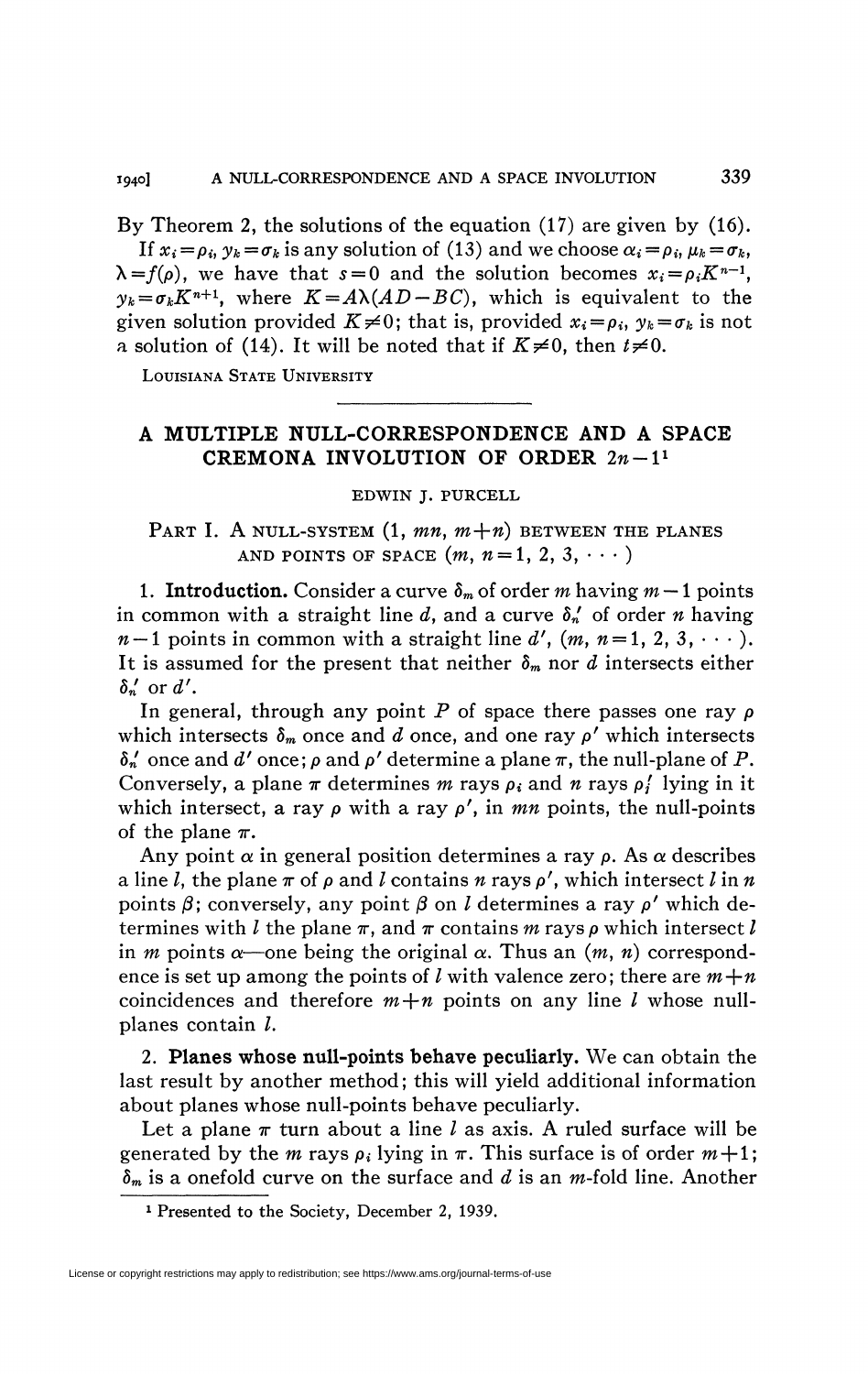ruled surface will be generated in this manner by the rays  $\rho_i$  lying in  $\pi$ ; its order is  $n+1$ ,  $\delta_n'$  is a onefold curve and d' is an n-fold line on this surface. The curve of intersection of these two surfaces is of order  $(m+1)(n+1)$  and consists of l and a twisted curve  $k_{mn+m+n}$  of order  $(m+1)(n+1)-1=mn+m+n$ . This  $k_{mn+m+n}$  is the locus of the null*points of all planes*  $\pi$  through *l*.

Since a plane  $\pi$  meets this in *mn* points outside *l*,  $k_{mn+m+n}$  must intersect l in  $m+n$  points through each of which a ray  $\rho$  and a ray  $\rho'$ pass which are coplanar with /. Call such a point on /, P. The plane *pp'*  is the null-plane of  $P$  and has  $mn-1$  null-points outside  $l$ , and it follows that plane  $\rho \rho'$  is tangent to  $k_{mn+m+n}$  at P. The null-planes of *the m+n points of intersection of*  $k_{mn+m+n}$  *with l are tangent planes of kmn+m+n at these points.* 

The line *d,* an w-fold line on the first of the two surfaces described above, intersects the second surface in  $n+1$  points, which are m-fold points on the first surface. The line *d'* intersects the first of the two surfaces in  $m+1$  points which are *n*-fold points on the second surface. These points all lie on  $k_{mn+m+n}$  and the  $m+1$  are *n*-fold points of it and  $n+1$  are m-fold points of it.  $k_{mn+m+n}$  has  $m+1$  n-fold points *on d'and n* $+1$  *m-fold points on d.* 

*ôm* has no actual double points or other multiple points. It is, however, rational and has  $(m-1)(m-2)/2$  apparent double points and its rank is  $r = m(m-1) - (m-1)(m-2) = 2(m-1)$ ; that is, the order of its developable surface is  $2(m-1)$ . Similarly, the order of the developable surface of  $\delta_n'$  is  $2(n-1)$ . The line *l* will intersect  $2(m-1)$ tangents of  $\delta_m$  and  $2(n-1)$  tangents of  $\delta'_n$ . In the plane  $\pi$  through l and a tangent line  $t$  of the first group, two rays  $\rho$  coincide in the line which joins the point of tangency of *t* with the intersection of *d* and  $\pi$ . Of the *mn* null-points in the plane  $\pi$ , *n* lie on each of the other  $m-2$ rays p, and *2n* fall two and two together on the coinciding rays; *in these points*  $k_{mn+m+n}$  *is tangent to the plane of l and t and the number of these planes is*  $2(m+n-2)$ .

From the discussion of this section we have the following conclusions:

 $(1)$  The planes, m of whose null points coincide with a point of  $d$ , *envelope a surface of class*  $n+1$ ; and the planes, n of whose null points *coincide with a point of d, envelope a surface of class*  $m+1$ *.* 

(2) *The planes, 2n of whose null-points coincide two and two on a ray*  $\rho$ , envelope a surface of class  $2(m-1)$ , *n* of the remaining null-points *lying on each of the other m — 2 rays* p; *the planes, 2m of whose nullpoints coincide two and two on a ray* p', *envelope a surface of class*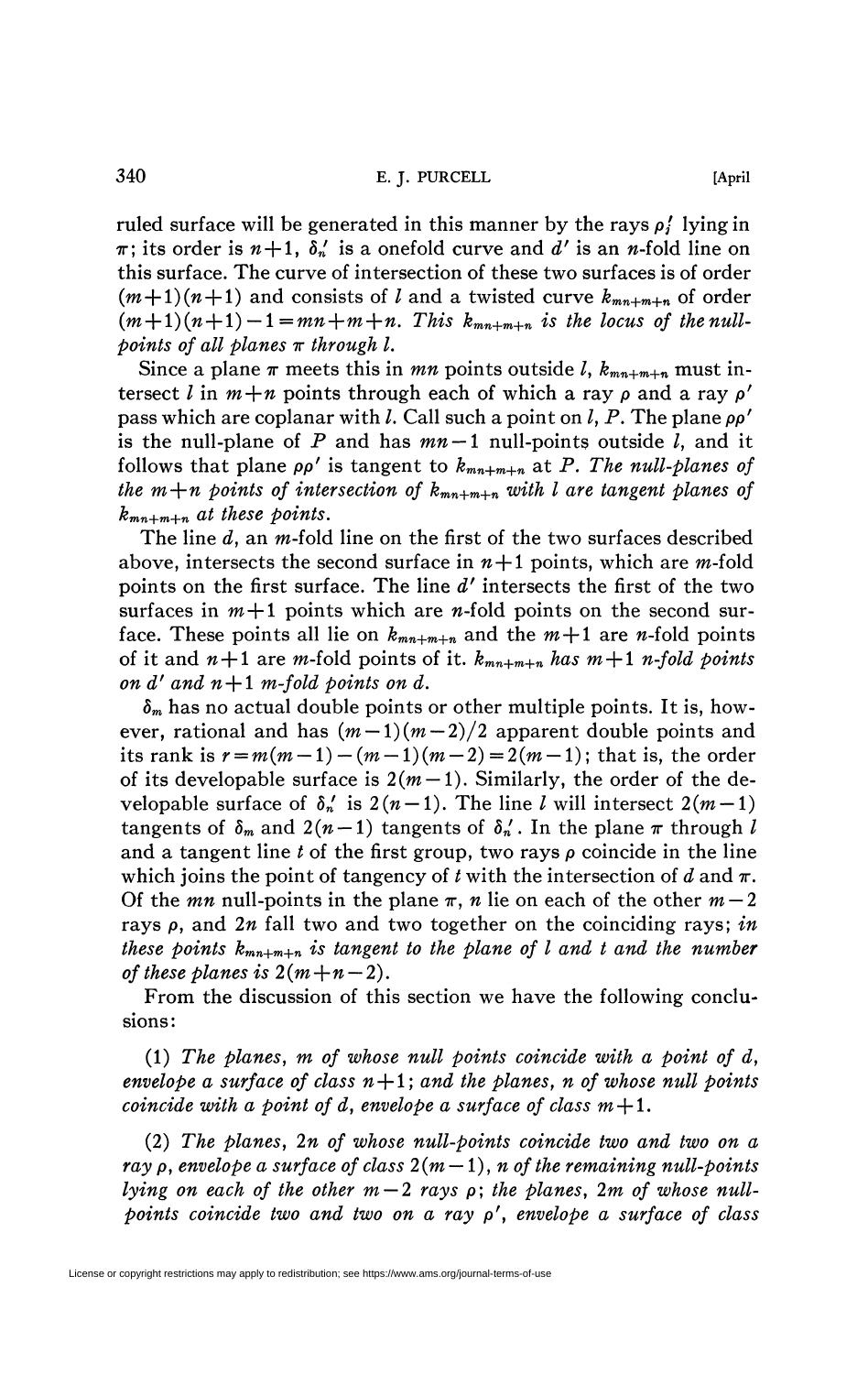$2(n-1)$ , *m* of the remaining null-points lying on each of the other  $n-2$ *rays p'.* 

Consider a plane  $\pi$  through *l*, whose intersection with *d* is also an intersection with  $\delta_m$ . Call this common point of d and  $\delta_m$ ,  $\Delta$ . Then the rays  $\rho_i$  lying in  $\pi$  will be the  $m-1$  lines joining  $\Delta$  to the  $m-1$ points of intersection of  $\delta_m$  and  $\pi$ , not lying on d, and the line  $\lambda$  joining  $\Delta$  to the intersection of l and the plane of d and the tangent line to  $\delta_m$ at  $\Delta$ . This line  $\lambda$  will be the limiting position of a ray  $\rho$  as a plane revolves about *l* into the position of  $\pi$ .

In the osculating planes of  $\delta_m$  and  $\delta'_n$ , three rays coincide. Therefore, *in the osculating planes of 8m, 3n of the null-points coincide three*  and three on the triple ray; in the osculating planes of  $\delta_n'$ , 3m of the null*points coincide three and three on the triple ray,* 

3. **Points whose null-planes behave peculiarly.** Consider a point P on *d*. The point *P* determines one  $\rho'$ . Any plane  $\pi$  through  $\rho'$  determines *m* rays  $\rho$  through *P*. Therefore  $\pi$  counts *m* times as null-plane of P. Conversely, for every plane through p' there fall *m* null-points together at P. The surface of class  $n+1$  mentioned in §2 must have the planes  $\pi$  as tangent planes. This surface is a ruled surface consisting *of rays*  $\rho'$  which intersect d, and conversely. Call this surface  $\Sigma$ .

The surface formed by rays  $\rho'$  which intersect a general straight line *l* is (§2) of order  $n+1$ , and *d* intersects this surface in  $n+1$  points. Thus there are  $n$  rays  $\rho'$  which intersect  $d$  and also an arbitrary line  $l$ . Therefore the surface  $\Sigma$  is of degree  $n+1$ . The line d is a onefold directrix on  $\Sigma_{n+1}$  and d' is an *n*-fold directrix; for, the *n*-ic cone of  $\delta_n'$ projected from a point of *d'* will intersect *d* in *n* points. *The locus of points whose null-planes have m null-points coinciding is*  $\Sigma_{n+1}$ .

Similarly, the ruled surface  $\Sigma_{m+1}$  of order  $m+1$ , consisting of rays  $\rho$ that intersect d', is the *locus of points whose null-planes have n nullpoints coinciding.* 

Now  $\Sigma_{n+1}$  and  $\Sigma_{m+1}$  have  $mn+1$  generators in common. For the congruence of rays  $\rho$  has the characteristic  $(1, m)$  and the congruence of rays  $\rho'$  has the characteristic  $(1, n)$  so that, from Halphen's theorem,<sup>2</sup> there are  $1 \cdot 1 + m \cdot n = mn + 1$  common rays.

Since both rays  $\rho$  and  $\rho'$  through any point on one of these  $mn+1$ common rays coincide, any plane through the ray can be taken as null-plane of the point. *Every plane of the pencil through any one of the mn + 1 common rays has m null-points coinciding on d and n nullpoints coinciding on d<sup>f</sup> .* 

<sup>2</sup> C. M. Jessop, *A Treatise on the Line Complex,* 1903, p. 259.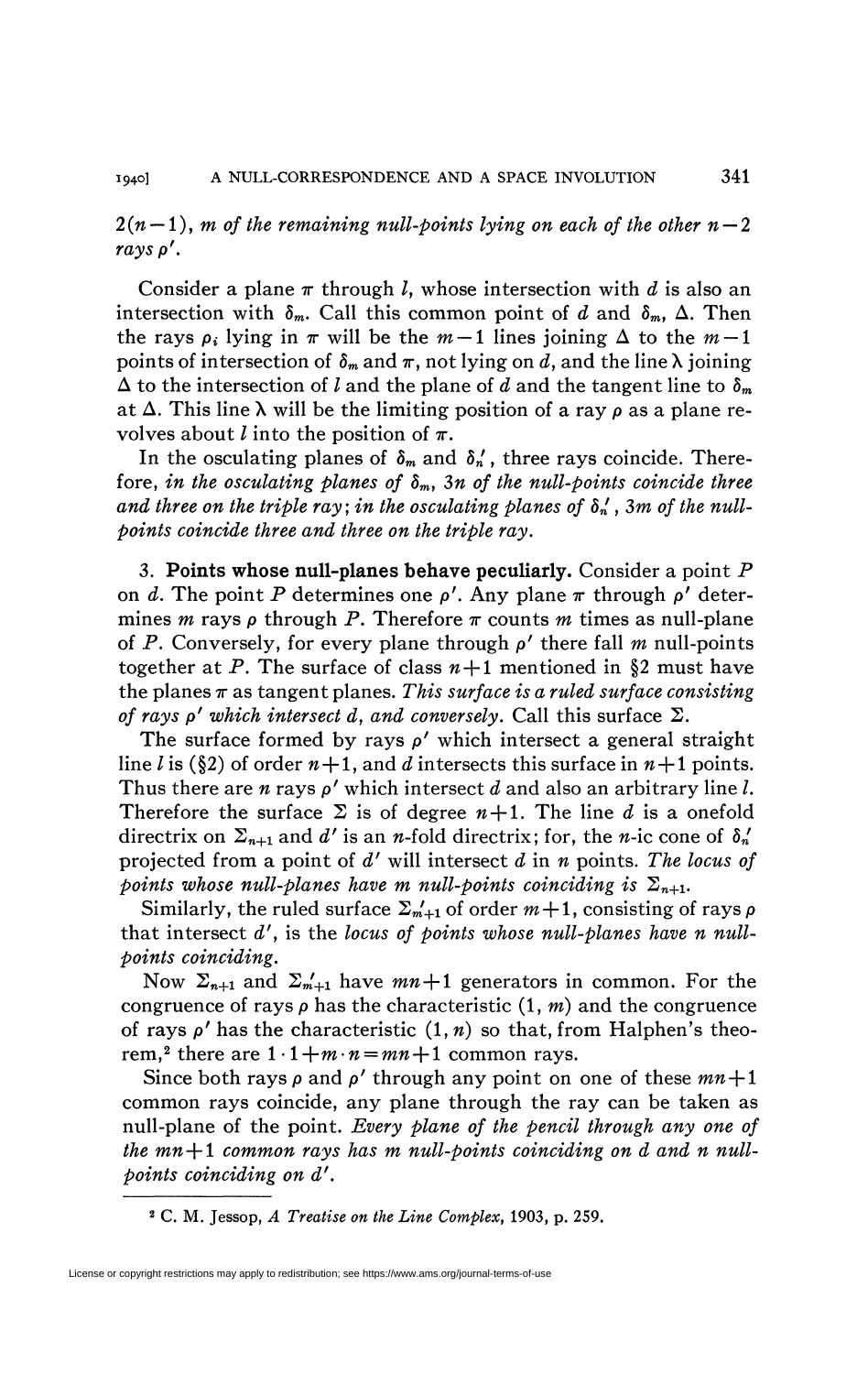The intersection of  $\Sigma_{n+1}$  and  $\Sigma_{m+1}$  is of degree  $(n+1)(m+1)$ . Since  $d'$  was shown to be an *n*-fold line on  $\Sigma_{n+1}$  and is clearly a onefold line on  $\Sigma_{m+1}$ , d' therefore counts *n* times in the intersection of these two surfaces. Similarly *d* counts *m* times in the intersection. Each of the  $mn+1$  common rays of the two congruences counts once in the intersection. The parts just enumerated have total degree  $n+m+m+1$  $=(n+1)(m+1)$ . Therefore, the locus of points whose null-planes have m *null-points coinciding in one point and n null-points coinciding in another consists of the lines d and d' and the mn + 1 common rays of the two congruences.* 

Now consider a plane containing d; let it intersect  $d'$  in  $D'$  and  $\delta_n'$ in *n* points  $N_i$ . Every point of the *n* lines  $D'N_i$  is a null-point of this *plane*—similarly for planes through *d'.* 

Let point P be on  $\delta_m$  but not on d. One  $\rho'$  is determined but every line from P to d will be a  $\rho$ . Therefore, any point of  $\delta_m$  or  $\delta'_n$  not also *a point of d or d' has the pencil of planes through the ray of the opposite congruence as null-planes.* 

## PART II. A SPACE CREMONA INVOLUTION OF ORDER  $2n - 1$  (*n* ANY INTEGER)

4. Definition. Not every skew curve of order *n* has a secant meeting it in  $n-1$  points, and some have only one such secant, but there are also skew curves of order *n* that have two  $(n-1)$ -secant lines. In such case they lie on a quadric surface and have a singly infinite system of such secants. The two selected must be two generators of the same regulus.

Consider a fixed twisted curve  $\delta_n$  of order *n* having  $n-1$  points in common with a fixed line  $d$  and  $n-1$  points in common with another fixed line d'. This construction occurs when the two twisted curves  $\delta_n'$ and *ôm* in Part I are identical but lines *d* and *d'* remain skew to each other.

A general point P determines a unique line intersecting  $\delta_n$  once, at *A,* and *d* once, at *D,* and a unique line intersecting *8n* once, at *B,*  and  $d'$  once, at  $D'$ . We define  $P'$ , the correspondent of  $P$ , to be the intersection of lines *AD'* and *BD.* It is an involution.

5. **Equations.** Let *d* be  $x_1 = 0$ ,  $x_2 = 0$ , and *d'* be  $x_3 = 0$ ,  $x_4 = 0$ , and the parametric equations of *5n* be

$$
x_1 = (as + bt) \prod_{1}^{n-1} (t_i s - s_i t), \qquad x_2 = (cs + dt) \prod_{1}^{n-1} (t_i s - s_i t),
$$
  

$$
x_3 = (es + ft) \prod_{n}^{2n-2} (t_i s - s_i t), \qquad x_4 = (gs + bt) \prod_{n}^{2n-2} (t_i s - s_i t),
$$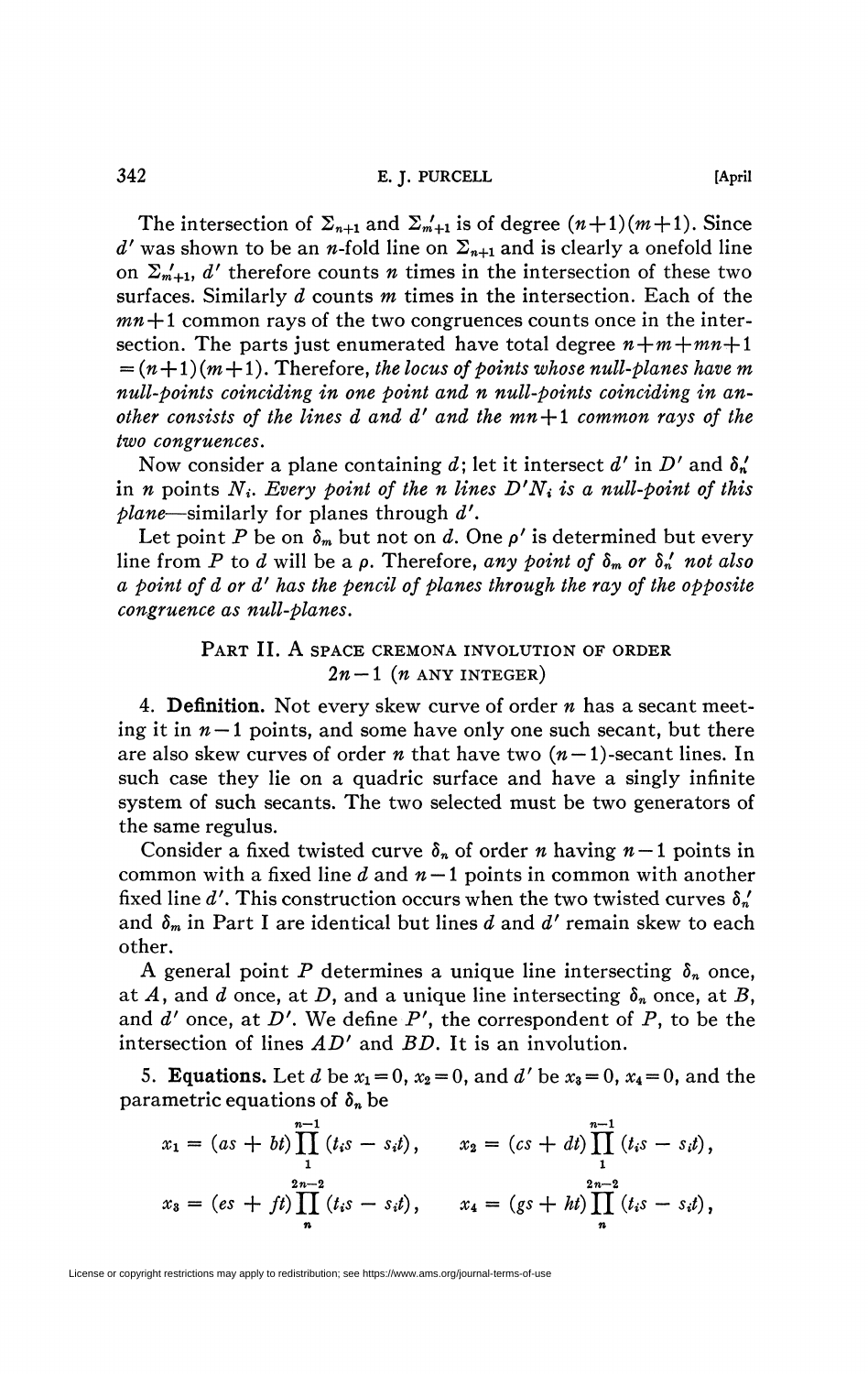where  $(s_i, t_i)$ ,  $(i = 1, 2, \dots, n-1)$ , are values of the parameter at the  $n-1$  points of  $\delta_n$  on  $d$ , and for  $i = n, n+1, \cdots, 2n-2$  are values of the parameter at the  $n-1$  points of  $\delta_n$  on  $d'$ . Then the equations of the involution are

$$
x'_1 = (ad - bc) \{ (ah - bg)x_3 - (af - be)x_4 \} \prod_{1}^{n-1} \alpha_i \prod_{1}^{n-1} \beta_i,
$$
  
\n
$$
x'_2 = (ad - bc) \{ (ch - dg)x_3 - (cf - de)x_4 \} \prod_{1}^{n-1} \alpha_i \prod_{1}^{n-1} \beta_i,
$$
  
\n
$$
x'_3 = (fg - eh) \{ (cf - de)x_1 - (af - be)x_2 \} \prod_{n}^{2n-2} \alpha_i \prod_{n}^{2n-2} \beta_i,
$$
  
\n
$$
x'_4 = (fg - eh) \{ (ch - dg)x_1 - (ah - bg)x_2 \} \prod_{n}^{2n-2} \alpha_i \prod_{n}^{2n-2} \beta_i,
$$

where  $\alpha_i = (t_i d + s_i c)x_1 - (t_i b + s_i a)x_2$  and  $\beta_i = (t_i h + s_i g)x_3 - (t_i b + s_i e)x_4$ . It is of order  $2n-1$ , *n* any integer.

6. The fundamental system. Line  $d$  is an  $(n-1)$ -fold fundamental line of simple contact. The  $n-1$  fixed tangent planes through  $d$ are  $\alpha_i = 0$ ,  $(i = 1, 2, \dots, n-1)$ . The line d is an *F*-line of the first species whose principal surface consists in the  $n-1$  planes  $\beta_i=0$ ,  $(i = 1, 2, \cdots, n-1).$ 

Line  $d'$  is an  $(n-1)$ -fold F-line of simple contact. The  $n-1$  fixed tangent planes through d' are  $\beta_i = 0$ ,  $(i = n, n+1, \dots, 2n-2)$ . d' is an *F*-line of the first species whose *P*-surface is  $\prod_{n=1}^{2n-2} \alpha_i = 0$ .

Points  $\Delta_i$ ,  $(i=1, 2, \dots, n-1)$ , intersections of *d* with  $\delta_n$  whose parameters on  $\delta_n$  are  $(s_i, t_i)$ , and points  $\Delta'_i$ ,  $(i = n, n+1, \dots, 2n-2)$ , intersections of d' with  $\delta_n$ , are isolated n-fold F-points whose P-surfaces are, respectively, the above mentioned fixed tangent planes  $\alpha_i = 0$ ,  $(i = 1, 2, \cdots, n-1)$ , and  $\beta_i = 0$ ,  $(i = n, n+1, \cdots, 2n-2)$ .

The  $(n-1)^2$  lines, each joining a  $\Delta_i$  to a  $\Delta'_i$ , are simple *F*-lines without contact. They are  $F$ -lines of the second species.

The  $(n-1)^2$  lines of intersection of the fixed tangent planes through *d* with the fixed tangent planes through *d'* are simple P-lines without contact. They are  $F$ -lines of the second species.

7. **Invariant locus.** Every point of the curve  $\delta_n$  is invariant. Every line that intersects  $d$ ,  $d'$ , and  $\delta_n$ , each once, goes over into itself although it is not pointwise invariant. The locus of these lines is the quadric surface on which *d, d',* and *8n* lie.

8. **Intersection of two homaloids.** Since they are surfaces of order